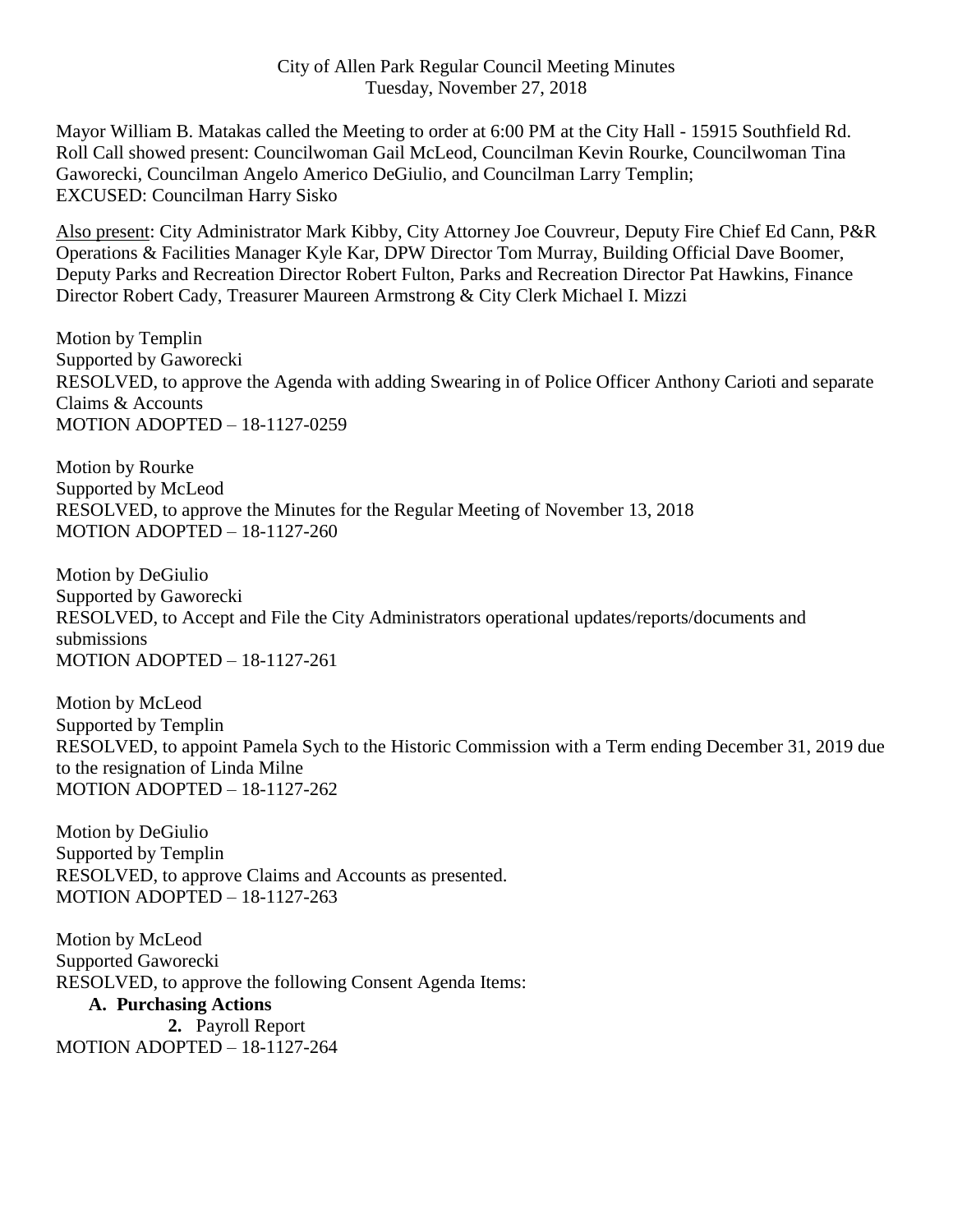## City of Allen Park Regular Council Meeting Minutes Tuesday, November 27, 2018

Motion by Rourke Supported by DeGiulio

WHEREAS, Chapter 7 of the Wayne County Storm Water Management Ordinance ("Wayne County Ordinance"), requires storm water management systems to be maintained in perpetuity to ensure that the systems function properly as designed;

WHEREAS, Rule 801 of the Wayne County Storm Water Management Administrative Rules ("Administrative Rules") requires applicants for storm water construction approval to submit long term maintenance plans as part of an application for storm water construction approval;

WHEREAS, Allen Park Superior Hospitality, LLC ("Owner") has applied to the Wayne County Department of Public Services for approval to construct a storm water management system with respect to a Hotel and Retail project ("Project") located at 16850 Southfield Road in Allen Park, Michigan;

WHEREAS, Developer's and Owner's application for approval to construct a storm water management system has been assigned Permit No. M-50579.

WHEREAS, Developer and Owner submitted a plan to the County and City of Allen Park ("Plan") for long-term maintenance of the storm water management system(s) at the Project pursuant to Rule 801, which Plan has been tentatively approved by the County pending issuance of this resolution and has been accepted by the City of Allen Park; and

WHEREAS, the City of Allen Park has agreed to assume jurisdiction and accept responsibility for longterm maintenance of storm water management system(s) at the Project in perpetuity;

NOW, THEREFORE, BE IT RESOLVED, that upon execution of the Agreement for Maintenance of Storm Water Management System, Reimbursement of Expenses Incurred by the City and Indemnification with Allen Park Superior Hospitality, LLC, the City of Allen Park assumes jurisdiction over and accepts responsibility for long term maintenance of storm water management system(s) at the Project pursuant to the Wayne County Ordinance, the Administrative Rules, the Plan, and the storm water construction approval issued by Wayne County;

BE IT FURTHER RESOLVED, that approval be and is hereby granted, authorizing the DPW Director to execute, on behalf of the City of Allen Park, the Permit and other documents for long-term maintenance of the storm water management system issued by Wayne County for the Project. MOTION ADOPTED – 18-1127-265

## Motion by McLeod

Supported by Gaworecki

**WHEREAS,** the **City of Allen Park** (hereinafter the "Community) periodically applies to the County of Wayne Department of Public Services, Engineering Division Permit Office (hereinafter the "County") for permits to conduct emergency repairs, annual maintenance work, and for other purposes on local and County roads located entirely within the boundaries of the Community, as needed from time to time to maintain the roads in a condition reasonably safe and convenient for public travel;

**WHEREAS,** pursuant to Act 51 of 1951, being MCL 247.651 *et seq.*, the County permits and regulates such activities noted above and related temporary road closures;

NOW THEREFORE, BE IT RESOLVED, in consideration of the County granting **-**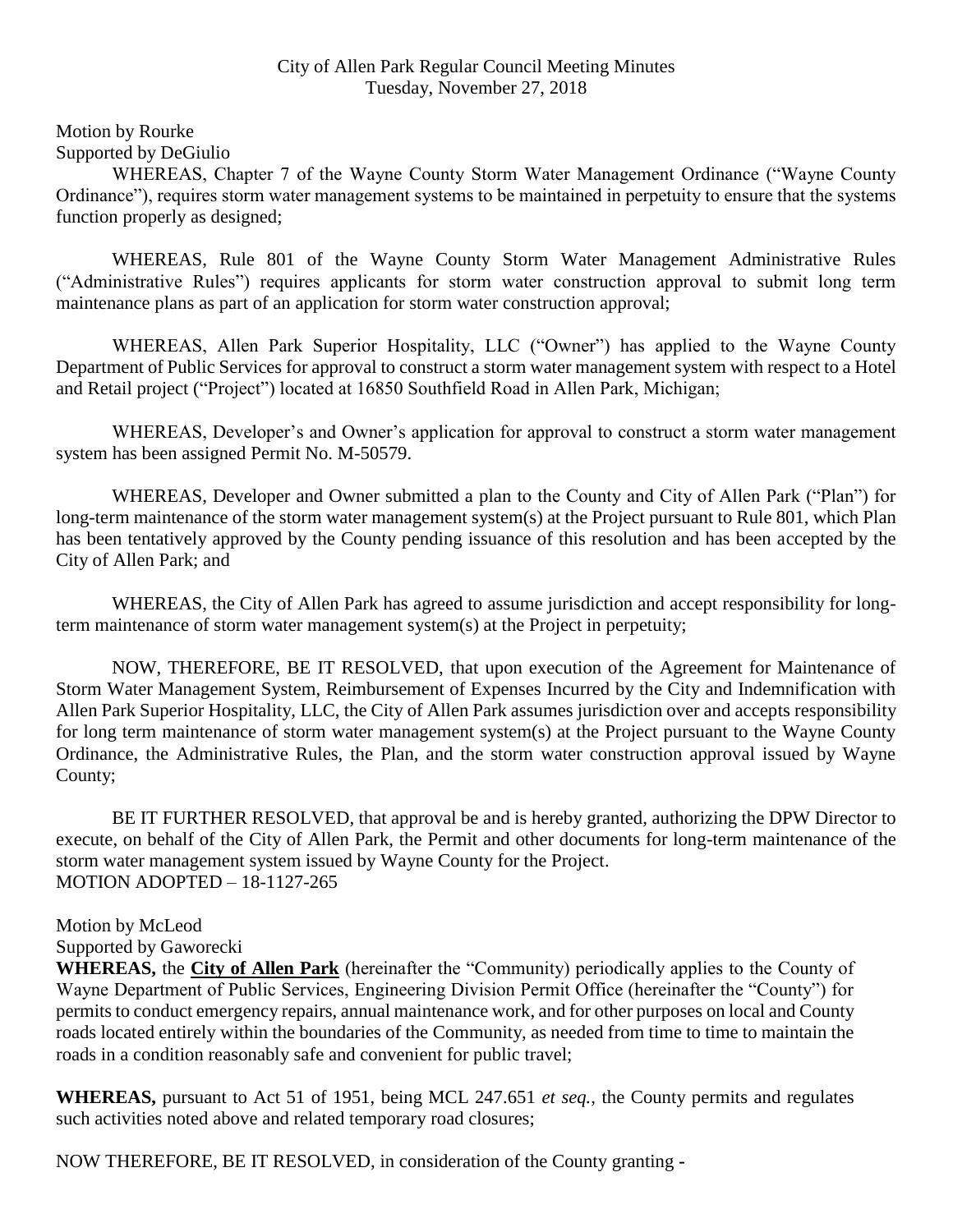**Wayne County Annual Maintenance Permit - A-19076** (hereinafter the "Permit"), the Community agrees and resolves that:

Any work performed for the Community by a contractor or subcontractor will be solely as a contractor for the Community and not as a contractor or agent of the County. Any claims by any contractor or subcontractor will be the sole responsibility of the Community. The County shall not be subject to any obligations or liabilities by vendors and contractors of the Community, or their subcontractors.

The Community shall take no unlawful action or conduct, which arises either directly or indirectly out of its obligations, responsibilities, and duties under the Permit which results in claims being asserted against or judgment being imposed against the County, and all officers, agents and employees thereof pursuant to a maintenance contract. In the event that same occurs, for the purposes of the Permit, it will be considered a breach of the Permit thereby giving the County a right to seek and obtain any necessary relief or remedy, including, but not by way of limitation, a judgment for money damages.

With respect to any activities authorized by Permit, when the Community requires insurance on its own or its contractor's behalf, it shall also require that such policy include as named insured the County of Wayne and all officers, agents and employees thereof.

The incorporation by the County of this Resolution as part of a permit does not prevent the County from requiring additional performance security or insurance before issuance of a Permit.

This Resolution stipulates that the requesting Community shall, at no expense to Wayne County, provide necessary police supervision, establish detours and post all necessary signs and other traffic control devices in accordance with the Michigan Manual of Uniform Traffic Control Devices.

This Resolution stipulates that the requesting Community shall assume full responsibility for the cost of repairing damage done to the County road during the period of road closure or partial closure.

This Resolution shall continue in force from the date of execution until cancelled by the Community or the County with no less than thirty (30) days prior written notice to the other party. It will not be cancelled or otherwise terminated by the Community with regard to any Permit which has already been issued or activity which has already been undertaken.

The Community stipulates that it agrees to the terms of the County of Wayne permit at the time a permit is signed by the Community's authorized representative.

**BE IT FURTHER RESOLVED,** that the **DPS Director Tom Murray** is authorized in their official capacity as the Community's authorized representative to sign and so bind the Community to the provisions of any and all permits applied for to the County of Wayne Department of Public Services Engineering Division Permit Office for necessary permits from time to time to work within County road right-of-way or local roads on behalf of the Community.

MOTION ADOPTED – 18-1127-266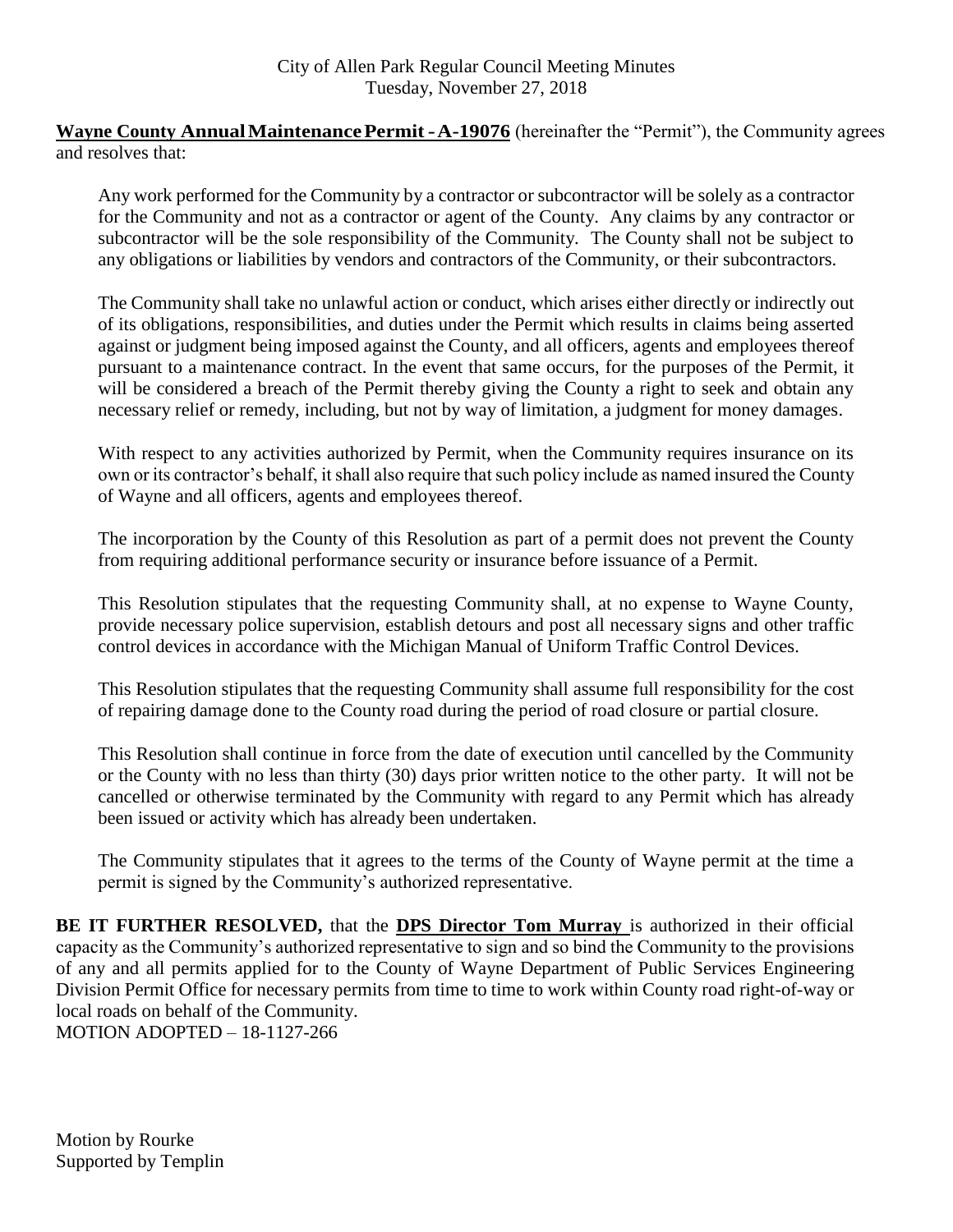**WHEREAS,** the **City of Allen Park** (hereinafter the "Community) periodically applies to the County of Wayne Department of Public Services, Engineering Division Permit Office (hereinafter the "County") for permits to conduct emergency repairs, annual maintenance work, and for other purposes on local and County roads located entirely within the boundaries of the Community, as needed from time to time to maintain the roads in a condition reasonably safe and convenient for public travel;

**WHEREAS,** pursuant to Act 51 of 1951, being MCL 247.651 *et seq.*, the County permits and regulates such activities noted above and related temporary road closures;

NOW THEREFORE, BE IT RESOLVED, in consideration of the County granting **- Wayne County Annual Pavement Restoration Permit - A-19131** (hereinafter the "Permit"), the Community agrees and resolves that:

Any work performed for the Community by a contractor or subcontractor will be solely as a contractor for the Community and not as a contractor or agent of the County. Any claims by any contractor or subcontractor will be the sole responsibility of the Community. The County shall not be subject to any obligations or liabilities by vendors and contractors of the Community, or their subcontractors.

The Community shall take no unlawful action or conduct, which arises either directly or indirectly out of its obligations, responsibilities, and duties under the Permit which results in claims being asserted against or judgment being imposed against the County, and all officers, agents and employees thereof pursuant to a maintenance contract. In the event that same occurs, for the purposes of the Permit, it will be considered a breach of the Permit thereby giving the County a right to seek and obtain any necessary relief or remedy, including, but not by way of limitation, a judgment for money damages.

With respect to any activities authorized by Permit, when the Community requires insurance on its own or its contractor's behalf, it shall also require that such policy include as named insured the County of Wayne and all officers, agents and employees thereof.

The incorporation by the County of this Resolution as part of a permit does not prevent the County from requiring additional performance security or insurance before issuance of a Permit.

This Resolution stipulates that the requesting Community shall, at no expense to Wayne County, provide necessary police supervision, establish detours and post all necessary signs and other traffic control devices in accordance with the Michigan Manual of Uniform Traffic Control Devices.

This Resolution stipulates that the requesting Community shall assume full responsibility for the cost of repairing damage done to the County road during the period of road closure or partial closure.

This Resolution shall continue in force from the date of execution until cancelled by the Community or the County with no less than thirty (30) days prior written notice to the other party. It will not be cancelled or otherwise terminated by the Community with regard to any Permit which has already been issued or activity which has already been undertaken.

The Community stipulates that it agrees to the terms of the County of Wayne permit at the time a permit is signed by the Community's authorized representative.

**BE IT FURTHER RESOLVED,** that the **DPS Director Tom Murray** is authorized in their official capacity as the Community's authorized representative to sign and so bind the Community to the provisions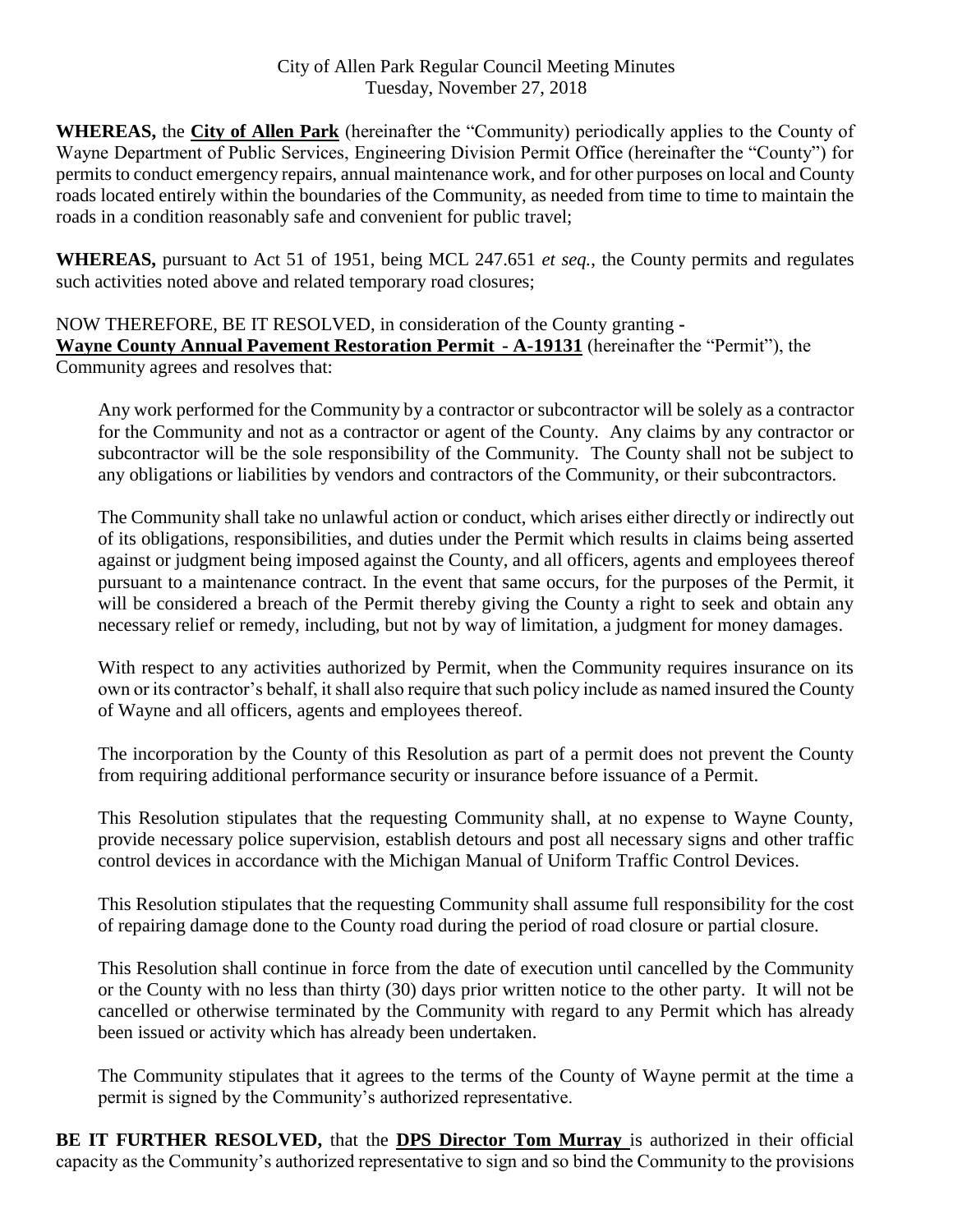## City of Allen Park Regular Council Meeting Minutes Tuesday, November 27, 2018

of any and all permits applied for to the County of Wayne Department of Public Services Engineering Division Permit Office for necessary permits from time to time to work within County road right-of-way or local roads on behalf of the Community. MOTION ADOPTED – 18-1127-267

Motion by Gaworecki Supported by McLeod

**WHEREAS,** the **City of Allen Park** (hereinafter the "Community) periodically applies to the County of Wayne Department of Public Services, Engineering Division Permit Office (hereinafter the "County") for permits to conduct emergency repairs, annual maintenance work, and for other purposes on local and County roads located entirely within the boundaries of the Community, as needed from time to time to maintain the roads in a condition reasonably safe and convenient for public travel;

**WHEREAS,** pursuant to Act 51 of 1951, being MCL 247.651 *et seq.*, the County permits and regulates such activities noted above and related temporary road closures;

NOW THEREFORE, BE IT RESOLVED, in consideration of the County granting **- Wayne County AnnualPermit for Special Events-A-19161** (hereinafter the "Permit"), the Community agrees and resolves that:

Any work performed for the Community by a contractor or subcontractor will be solely as a contractor for the Community and not as a contractor or agent of the County. Any claims by any contractor or subcontractor will be the sole responsibility of the Community. The County shall not be subject to any obligations or liabilities by vendors and contractors of the Community, or their subcontractors.

The Community shall take no unlawful action or conduct, which arises either directly or indirectly out of its obligations, responsibilities, and duties under the Permit which results in claims being asserted against or judgment being imposed against the County, and all officers, agents and employees thereof pursuant to a maintenance contract. In the event that same occurs, for the purposes of the Permit, it will be considered a breach of the Permit thereby giving the County a right to seek and obtain any necessary relief or remedy, including, but not by way of limitation, a judgment for money damages.

With respect to any activities authorized by Permit, when the Community requires insurance on its own or its contractor's behalf, it shall also require that such policy include as named insured the County of Wayne and all officers, agents and employees thereof.

The incorporation by the County of this Resolution as part of a permit does not prevent the County from requiring additional performance security or insurance before issuance of a Permit.

This Resolution stipulates that the requesting Community shall, at no expense to Wayne County, provide necessary police supervision, establish detours and post all necessary signs and other traffic control devices in accordance with the Michigan Manual of Uniform Traffic Control Devices.

This Resolution stipulates that the requesting Community shall assume full responsibility for the cost of repairing damage done to the County road during the period of road closure or partial closure.

This Resolution shall continue in force from the date of execution until cancelled by the Community or the County with no less than thirty (30) days prior written notice to the other party. It will not be